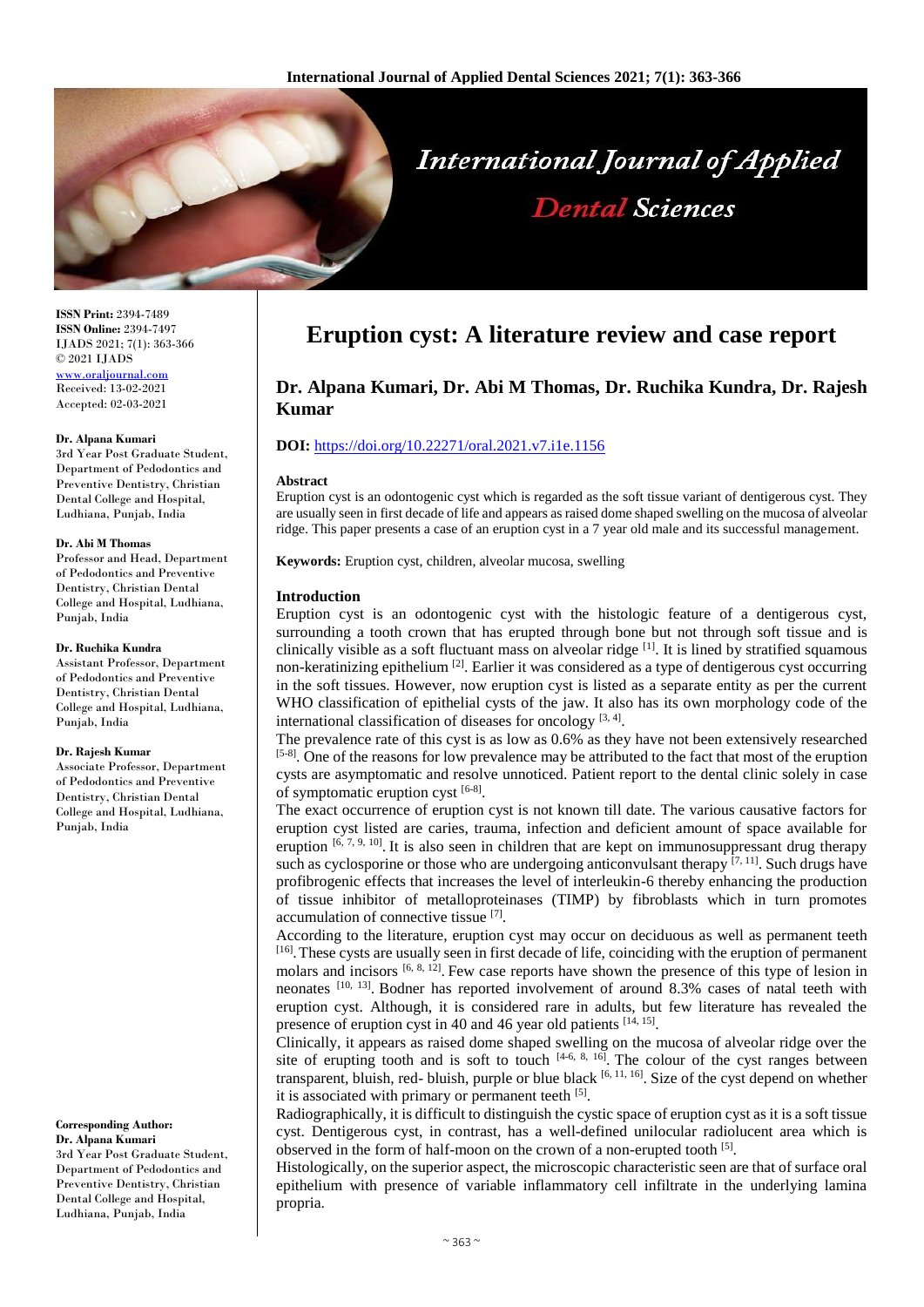The deep portion of the specimen which represents the roof of the cyst, covers dense fibrous connective tissue by a thin layer of non-keratinizing squamous epithelium<sup>[7]</sup>. Needle aspiration biopsy is done for confirmatory diagnosis. The aspirated cystic content on evaluation under polarization light microscopy may demonstrate the presence of cholesterol crystal [10].

Surgical and non-surgical management are two basic treatment modalities in managing eruption cyst  $[7]$ . In cases where the eruption cyst is asymptomatic, no treatment is required as they would disappear on their own. Surgical intervention is considered for symptomatic cases where the eruption cyst are painful, bleeds or are infected [6]. Use of Er, Cr-YSGG laser as suggested by Boj *et al*. is also considered as a novel treatment modality for eruption cyst as it has certain advantages over conventional surgical method. The tissue healing is better and faster and it is not associated with post-operative pain with this modality<sup>[5]</sup>.

This case report describes an eruption cyst in permanent maxillary anterior teeth and its successful management.

## **Case report**

A 7 year old boy of Indian origin reported to the department of pedodontics and preventive dentistry of a post graduate training institute in north India with the chief complaint of swelling associated with upper front tooth region since two months (Figure 1). The swelling was initially bigger in size and had gradually decreased to its present size. Swelling measured approximately  $2 \text{cm} \times 2 \text{cm}$ . It was esthetically not pleasing to the patient. Patient father gives no history of association of swelling with fever or pain. There was no difficulty in chewing food due to the swelling. On general examination, it was seen that the child was moderately built with normal motor coordination. Medical and dental history was non- contributory. The child however gives the history of trauma in upper front tooth region while playing. Adjacent central incisors was not affected and had erupted.

On clinical intra oral examination, a single well demarcated swelling completely covering the alveolar ridge of 11 extending to labial and palatal gingiva was seen (Figure 2). The swelling was pink in colour with smooth surface. On palpation, the swelling was soft in consistency, compressible and nontender without any purulent discharge.

An intraoral periapical radiograph of the site revealed normally developed #11 and almost fifty percent root formation was complete (Figure 3). There was no evidence of any bone involvement. Based on clinico- radiographic feature, a provisional diagnosis of eruption cyst was made.

The clinical condition was properly explained to the patient parents. since it was not associated with pain or any other difficulty, they were advised to observe the swelling for another two-three weeks as it may rupture on its own due to masticatory pressure and may not need any intervention at all. Patient reported to the clinic after three weeks for the follow up check-up. On intra oral examination, it was found that the swelling had disappeared and the teeth started to erupt normally (Figure 4). The patient was kept on regular recall. After 15 months, the tooth had erupted completely in the oral cavity and root development was also almost complete (Figure 5 and 6).

#### **Discussion**

Eruption cyst is the soft tissue analogue of dentigerous cyst that lies superficially to the crown of an erupting tooth and is lined with non-keratinizing stratified squamous epithelium  $[3, 9]$ . The exact etiopathology of this entity remains controversial.

While some author considers that degenerative changes occurring in the reduced enamel epithelium at the time of amelogenesis or accumulation of fluid or blood around the dental follicle leading to its separation from newly formed enamel are the main cause of epithelial eruption cysts. Other states that remnants of dental lamina overlying the erupting teeth could be responsible for this  $[9-10, 16]$ . One of the possible pathogenesis could be the presence of dense fibro-collagenous tissue restricting the movement of teeth through gingiva [17].

The patient gave the history of trauma to the upper front tooth while playing which could be the reason for the presence of eruption cyst. The similar cause was also reported by Joshi AV and Dixit UB in their study [12].

Eruption cyst clinically presents itself as a smooth swelling which is soft and fluctuant over the erupting teeth and has the color of normal gingiva. In most of the cases it is painless unless infected  $[2, 5]$ . Our case also demonstrated a similar clinical presentation with painless lesion which is similar to that of Soni T *et al*. [2]

Eruption cyst is more frequently seen in first decade of life, when the primary dentition and many permanent dentition erupt. Permanent molars and incisors are most commonly affected teeth. Greater visibility in the incisal area could be one of the reasons of preference for incisal rather than molar area with the ration of 2:1  $^{[18]}$ . The patient was 7 year old in the present case and the tooth affected was maxillary incisors which was in accordance with the case published by various authors [2, 8-9, 12] .

Gender predilection of eruption cyst is controversial. Anderson [18] and Bodner [15] reported a male predilection with male: female ratio of 2:1 which is similar to our case report. However, Aguilo *et al.* <sup>[19]</sup> found no difference between the genders and data presented by Seward *et al* had showed female predilection [20] .

Radiography is not essential for the diagnosis of eruption cyst like any other odontogenic cyst since there is no involvement of bone <sup>[11]</sup>. However, the intraoral periapical radiograph is highly recommended in order to evaluate the morphology of involved tooth or their surrounding bone  $[3, 13]$ .

Before delivering any treatment, the differential diagnosis should be considered which varies from granuloma, amalgam tattoo, hemangioma and bohn nodule to eruption hematoma [6- $7$ ]. The exact difference between eruption cyst and hematoma is not known. However, under transillumination, cyst glows whereas the hematoma does not glow. Eruption cyst is known as eruption hematoma or blue stain if it becomes bluish in color because of bleeding occurring within the cyst due to trauma or local infection. It could also be the first sign of follicular cyst [6] . In our case, bluish discoloration was absent indicating no sign of bleeding.

Eruption cyst if small in size does not require any treatment and the affected teeth erupts normally under masticatory pressure [4] . In the present case also the treatment protocol followed was "wait and watch" as in most cases the cysts ruptures spontaneously, thus permitting the tooth to erupt. Similar treatment protocol was followed by Bodner L *et al*. and Alemán Navas RM *et al*. [3, 13] A more invasive treatment approach is recommended in those cases where cyst is painful and is constantly traumatized causing discomfort to the patients.

### **Conclusion**

The eruption cyst typically occurs as a swelling of the overlying mucosa of the deciduous or permanent teeth during the time of eruption. No treatment is required in asymptomatic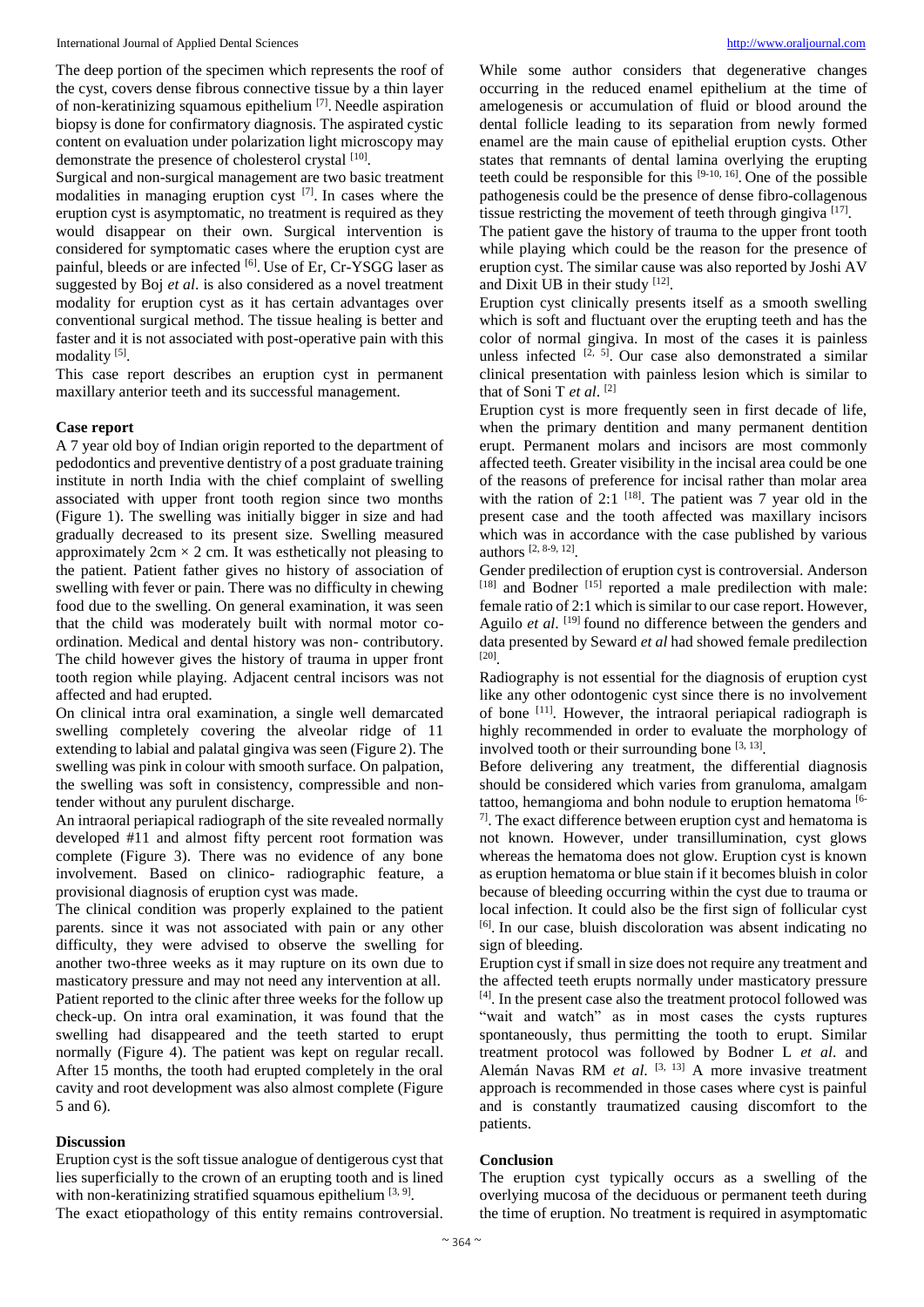International Journal of Applied Dental Sciences [http://www.oraljournal.com](http://www.oraljournal.com/)

cases, while in symptomatic cases where the eruptive cysts are painful, bleeding or infectious, surgical intervention is often considered. So, it is imperative to have sound Knowledge amongst clinicians regarding eruption cysts in order to provide appropriate treatment and to reassure the apprehensive parents regarding this lesion.

# **Photographs Pre-op photographs**



**Fig 1:** Intraoral photograph



**Fig 2**: Intra oral view of swelling



**Fig 3:** IOPA#11, 21

# **Post-op follow up photograph**



**Fig 4**: Follow up photograph after 3 weeks

# **15 months follow up photo graph**



**Fig 5**: 15 month follow up photograph



**Fig 6**: IOPAR # 11, 21 after 15 months

# **References**

- 1. Rajendran R. Shafer's textbook of oral pathology. Elsevier India 2009.
- 2. Soni T, Dokwal SK, Bhagat A, Vinod VC. An eruption cyst in maxillary anterior region of a pediatric patient-a case report. Journal of Advanced Medical and Dental Sciences Research 2017;5(3):65.
- 3. Bodner L, Goldstein J, Sarnat H. Eruption cysts: a clinical report of 24 new cases. Journal of Clinical Pediatric Dentistry 2005;28(2):183-6.
- 4. Gaddehosur CD, Gopal S, Seelinere PT, Nimbeni BS. Bilateral eruption cysts associated with primary molars in both the jaws. Case Reports 2014, bcr2013202606.
- 5. Boj J, Poirier C, Espasa E, Hernandez M, Jacobson B. Eruption cyst treated with a laser powered hydrokinetic system. Journal of Clinical Pediatric Dentistry 2006;30(3):199-202.
- 6. Nagaveni NB, Umashankara KV, Radhika NB, Satisha TM. Eruption cyst: A literature review and four case reports. Indian Journal of Dental Research 2011;22(1):148.
- 7. Dhillon S, Deshpande A. Eruption Cyst: Cause of Worry in Concerned Parents. Research & Reviews: A Journal of Dentistry 2014;5(1):1-4.
- 8. Dhawan P, Kochhar GK, Chachra S, Advani S. Eruption cysts: A series of two cases. Dental Research Journal 2012;9(5):647.
- 9. Figueiredo NR, Meena M, Dinkar AD, Khorate M, Satoskar SK. Eruption cyst: a case report. Annals & Essences of Dentistry 2013;5(4).
- 10. Ricci HA, Parisotto TM, Aparecida Giro EM, de Souza Costa CA, Hebling J. Eruption cysts in the neonate.